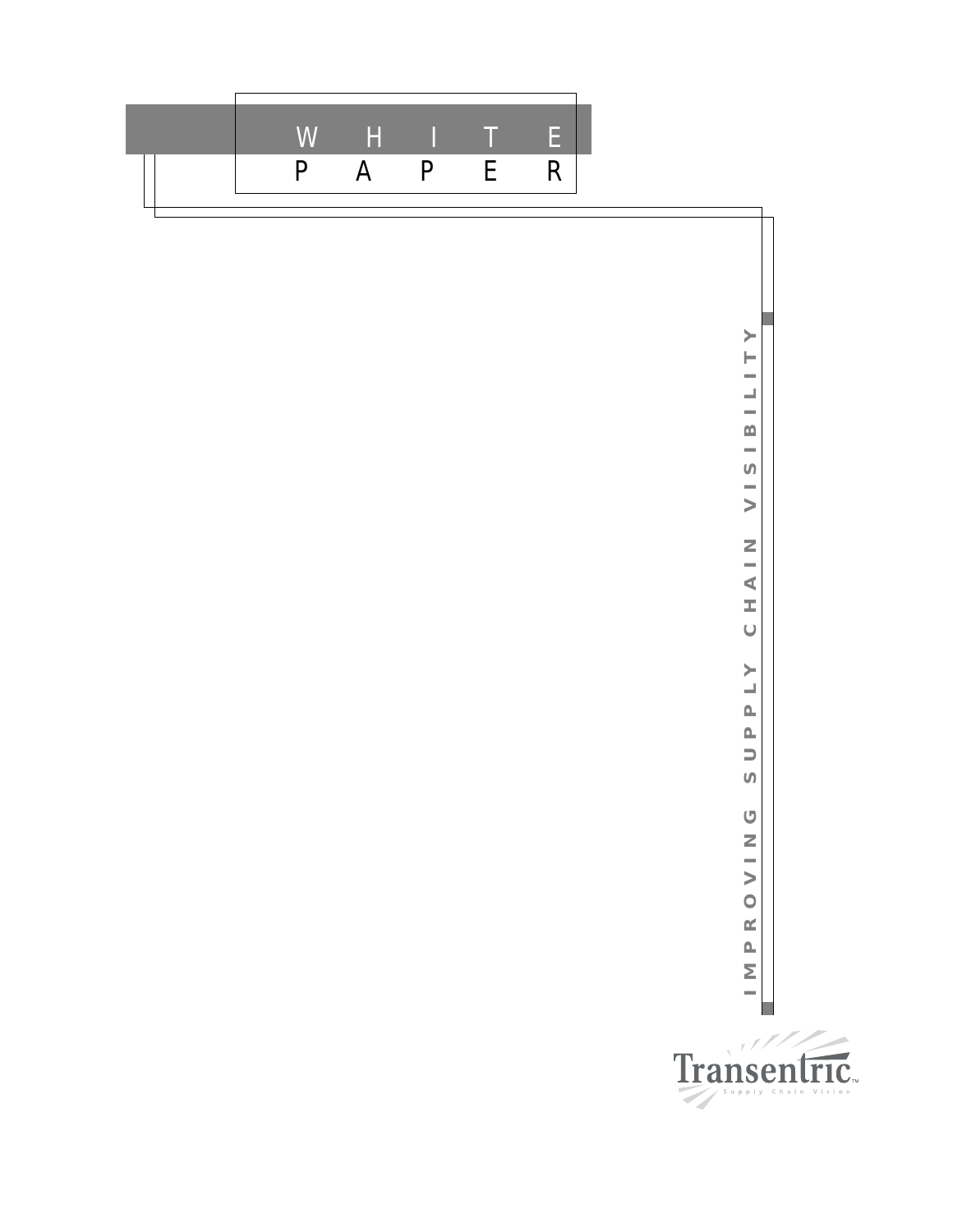# **EXECUTIVE SUMMARY**

*Maximizing the effectiveness of commerce supply chains requires a greater emphasis on transportation visibility. By improving their supply chain visibility, shippers, consignees and others can derive real economic value for their organizations. When the quality of information improves, efficiency improves which translates into bottom line savings—along with improvement in customer service. There is already a huge market addressing these needs through discrete pieces of the puzzle — \$19 billion market in shipper logistics software and services; \$3.7 billion in message exchange services; \$8 billion in carrier software and services. The exploding growth of e-commerce will continue to be the catalyst for improvement in supply chain management practices; connecting discrete business processes and information systems to form the virtual supply chain.* 

In a 2000 speech to the New York Association for Business Economics, Federal Reserve Chairman Alan Greenspan outlined the correlation between gains in economic productivity and advances in information technology. Greenspan said that trends tracked over the past decade and a half for specific industry markets are now being evidenced in macro numbers. Now, he said, there is more to be gained:

"The remarkable surge in the availability of more timely information in recent years has enabled business management to remove large swaths of inventory safety stocks and worker redundancies. The expanding opportunities for e-commerce are already changing the relationship between businesses and consumers. The networking forces unleashed by the Internet are almost surely to be even more potent within and among businesses, where uncertainties are being reduced by improving the quantity, the reliability, and the timeliness of information. This is the case in many recent initiatives, especially among our more seasoned companies, to consolidate and rationalize their supply chains using the Internet."<sup>1</sup>

Supply chains are complicated — they include many participants with varying abilities to exchange information efficiently.

From the 60's to the early 90's, virtually all IT advancements focused on automating business processes internal to the enterprise (e.g. accounting, manufacturing, human resources).

With this IT infrastructure in place, businesses have started looking at automating outside their four walls to tightly couple internal business processes with those of customers and suppliers — thus enhancing the overall efficiency of supply chains.

This same time period has seen considerable process innovation, from physical distribution management through logistics management to supply chain management. It has also seen a willingness to outsource collaborative processes among trading partners and joint process improvement and cost reduction initiatives — further enhancing the overall efficiency of supply chains. What is needed now is a corresponding integration of information technology across all enterprises in complex trading networks

A supply chain can be defined simply as the trading partners and intermediaries involved in the exchange of physical goods. This relatively simple concept can become complex quite rapidly. Consider all the participants involved in the chain — raw material supply, pre-processing, manufacturing, packaging, transportation, warehousing and consumer process all of whom may be required to exchange purchases orders, invoices, return authorizations, delivery notifications and status reports. Further consider the organizational and physical separation between people running the management processes and those running the physical supply chain and the large, diverse and fragmented industry of third parties — 3PL's, 4PL's IMC's, forwarders, brokers, consolidators, warehouse operators, reloaders, and depots — and the concept can get even more complicated.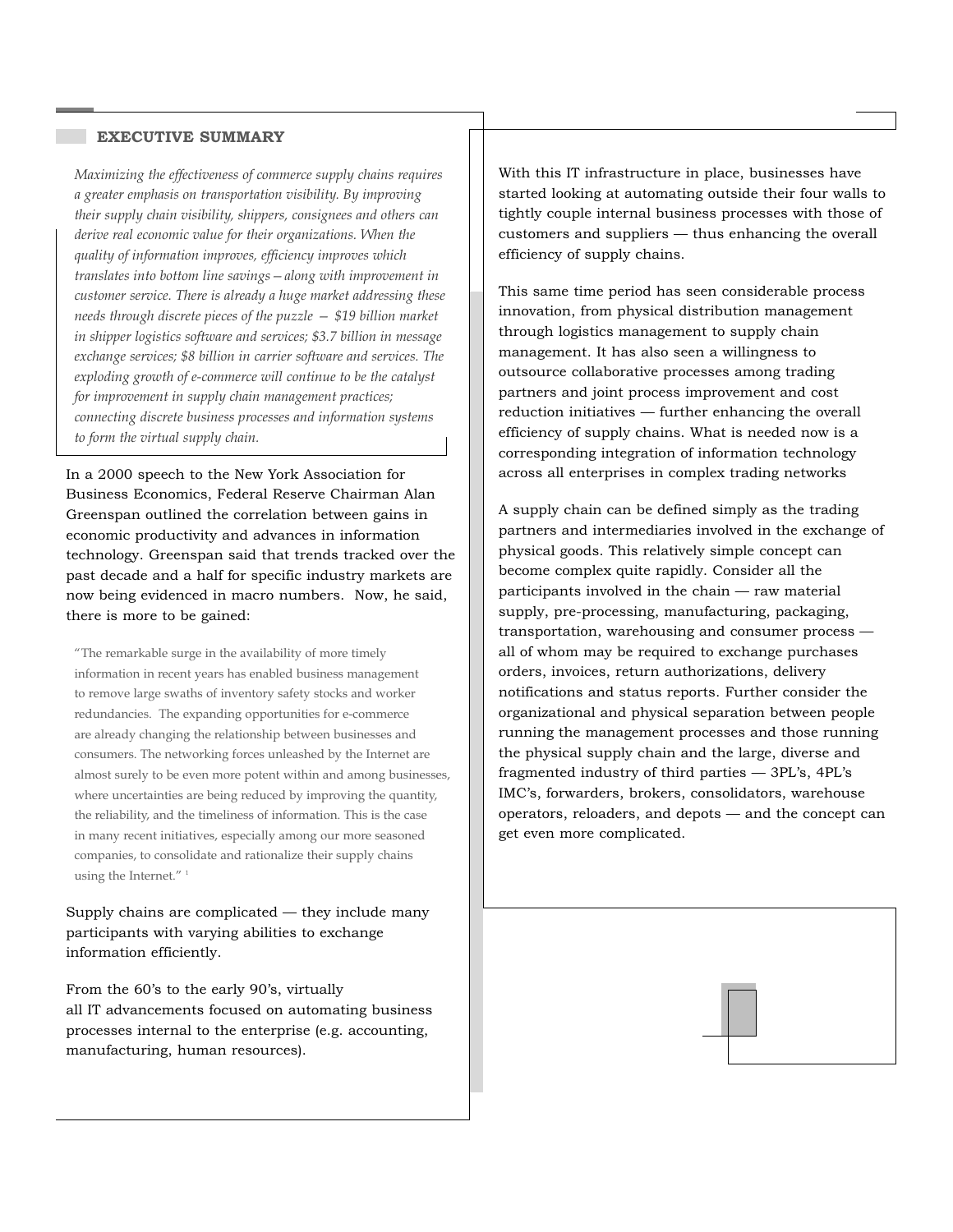|  |  |  |  |  |  | SUPPLY CHAIN |
|--|--|--|--|--|--|--------------|
|  |  |  |  |  |  |              |



A major emphasis in the past decade has been how to interconnect with these trading partners, prompting "electronic file transfer" initiatives such as point-to-point electronic data interchange (EDI). One of the major obstacles the industry has faced, however, is that the supply chain is composed of companies of different sizes with different systems and different technical capabilities to adopt these procedures. Though many Fortune 1000 companies have highly sophisticated EDI procedures in place with their trading partners, many smaller firms are still tracking shipments using paper, white boards or at best spreadsheets, and communicating via fax, phone or at best Internet e-mail. Even the simpler supply chains may include hundreds of suppliers of components, subassemblies and MRO (maintenance, repair and operations) products. Customer rosters can number in the hundreds or thousands. Most manufacturers have multiple plants and distribution facilities. All of this can place a tremendous burden on supply chain participants in terms of compatibility and network integration.

As a result, software tools and techniques have been developed and optimized to manage each particular segment of the supply chain. Little has been done, however, to integrate these tools, and even less has been done to provide a shared view of events within integrated, interdependent supply chains.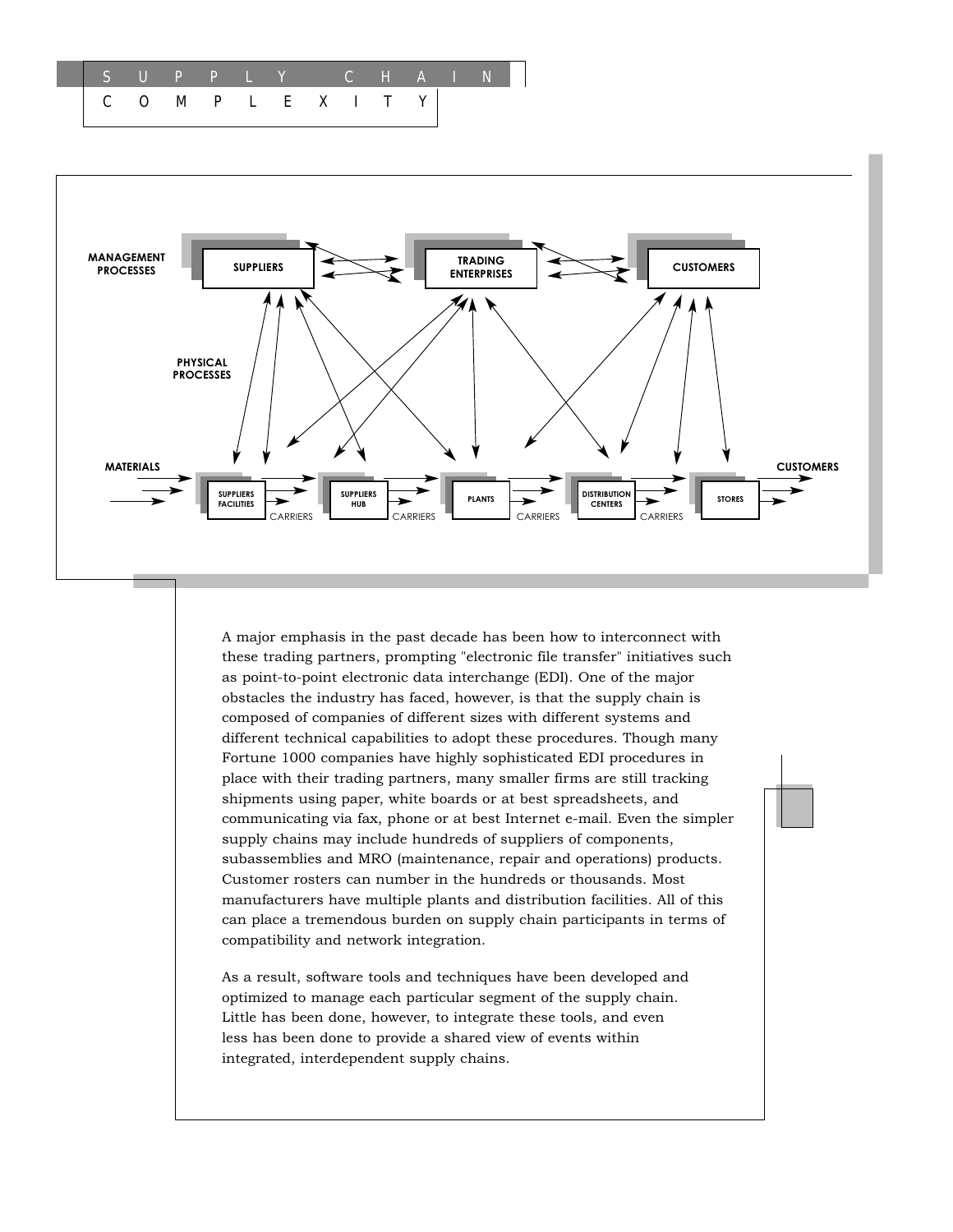**Clients with global distribution challenges and who have manufacturing and marketing alliances with dispersed trading partners demand the level of assurance that only real-time visibility of supply chain events can provide.**

One of the keys to supply chain efficiency is inventory visibility. Inventory can be defined as any item of property held in stock by a firm, including finished goods held for sale, goods in the process of production, raw materials and goods that will be consumed in the process of producing goods to be sold. Inventories appear on a company's balance sheet as an asset, and in the manufacturing industry, inventory can constitute a significant portion of the company's overall asset base. Beyond the actual cost of items in inventory is the carrying cost to finance these inventories, the capital cost of storage facilities, and the operating expense associated with storage, retrieval and transportation.

Most companies don't have the ability to see all the pieces of inventory in the supply chain. As mentioned earlier, systems do exist to track inventory in warehouses, and tracking and tracing systems enable transportation departments to determine what they have in transit. But typically the information doesn't all come together easily and certainly not in real time. Physical audits may occur on a periodic basis, but businesses cannot make day-to-day operating decisions based on outdated or incomplete data.

> Thus, the existence of large on-hand inventories in past years was precisely due to the unknown status and service characteristics of supply chains. Because of this lack of real-time information, companies have had to maintain "buffered" stock reserves in plants, warehouses and distribution centers for emergencies or to cover them in the event of some unexpected change in demand. Excess inventory not only wastes the opportunity cost of the money tied up in it, but it also wastes manpower and floor space and increases the chance of loss through obsolescence.

**Immense savings are possible from reducing the amount of inventory investment. But it requires better information and visibility of in-transit and stored inventory, as well as expected demand.**

In order to meet consumer demand for lower prices, producers have looked to radically reduce on-hand inventories to reduce cost. Of course there is risk associated with this, and producers are vulnerable to such impacts as plant shutdowns because of a single critical component that is not available or otherwise lost in the supply chain.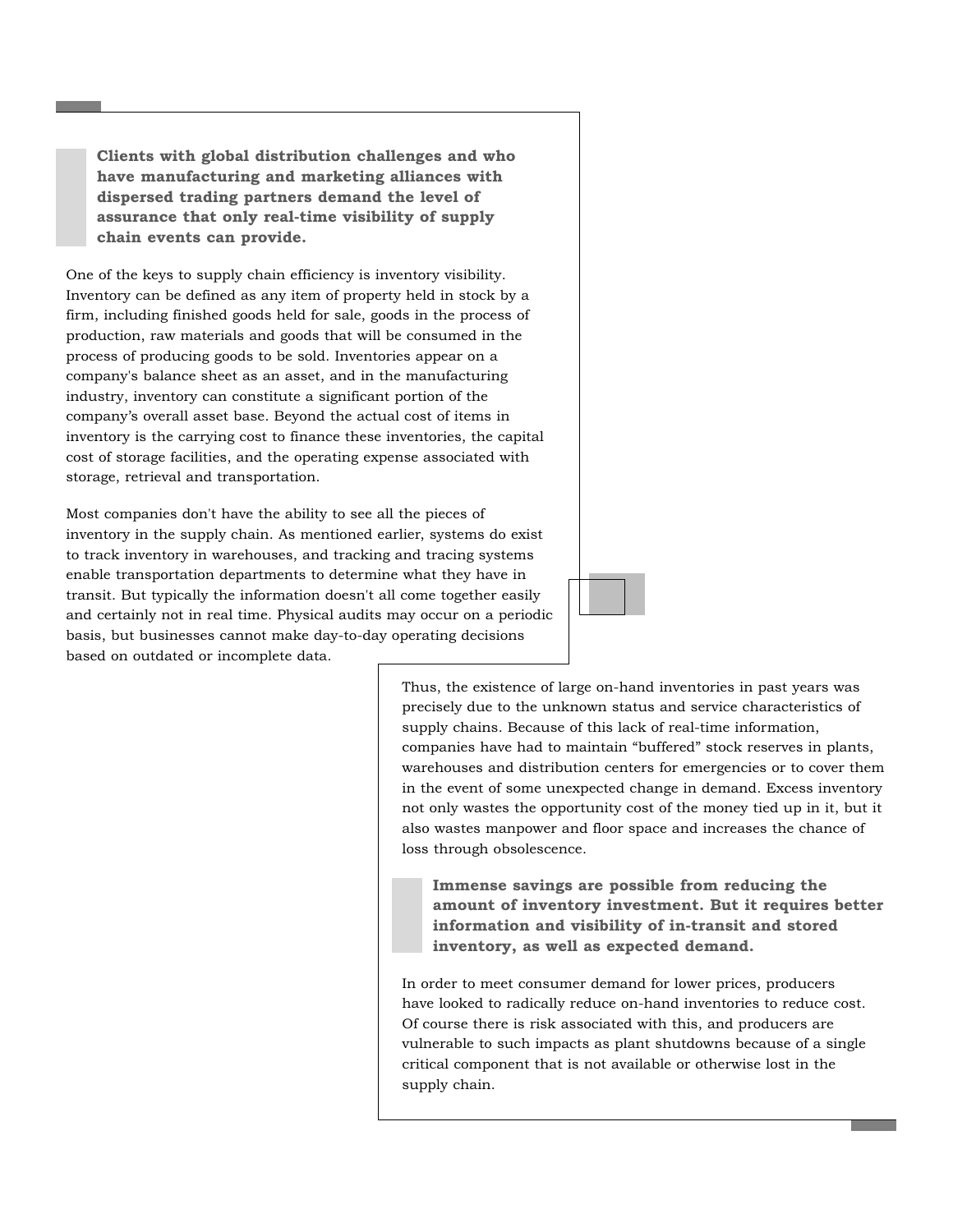In simple terms, improved supply chain visibility substitutes information for inventory to buffer against these occurrences. With real-time information at their fingertips, managers have more time to anticipate and react to potential problem scenarios. Thus, visibility into the supply chain is vital for all participants, producers and consumers who depend on timely arrival of very specific goods, as well as logistics service providers who need visibility in order to provide basic customer service and to manage their own operational activities.

How does this work? In a complex supply chain, products move from origin, through transportation links and in and out of facilities before they get to the point of ultimate consumption. An important requirement of inventory management is to be able to see the products through various modes of transportation and within facilities along the way. Inventory visibility requires connectivity and information flow between vendors, suppliers and customers. Historically the shippers position has been, *"I shipped it. Is it on schedule?"* The carrier standard has always been, *"It is going from point A to point B and should take four days. Are we on-schedule or off-schedule?"* This type of thinking misses some of the realities of the market today. The information needs to answer the question — *what does the customer really need and when do they need it?* The answer may change on a daily basis. For example, a shipment could be on its original schedule, but the customer needs it faster because it is going to run out of a product — so this order needs to be expedited. Conversely, a shipment could be four days behind schedule. This too would prompt a call to expedite. Yet the customer may actually have more than it needs in reserve, and being four days behind schedule is not going to cause an out of stock situation or shut down the plant — thus no expediting needs to occur.

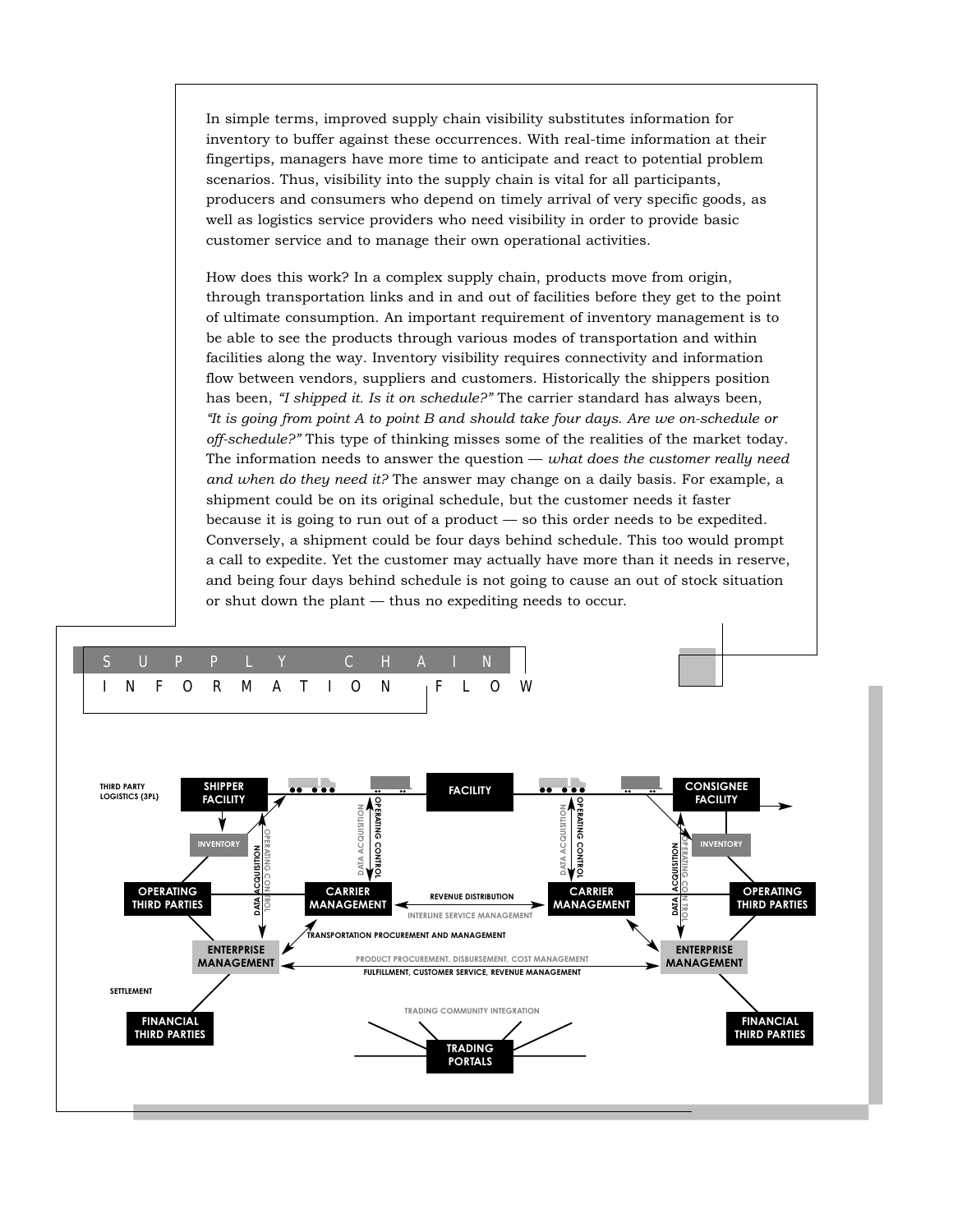#### **How is value created through inventory visibility?**

A key element of supply chain economics is being able to know where all the inventory is at any particular point in the supply chain, while minimizing the amount of overall product in the supply chain. Reducing inventory in the supply chain reduces the cost of storage transportation, the direct handling costs and overall cost of obsolescence (minimizing materials in stock that become out of date and unsellable). With visibility into the inventory in the supply chain, a supply chain manager can make better tactical and operational decisions about redirecting it to fulfill real-time requirements at the destination.

The levels to which these practices have been realized varies widely by industry. With so many participants in the supply chain, each with their own operational perspective, it is often difficult to actually obtain relevant visibility. In general for high-value products like auto parts, fashion, computers and other premium consumer products, inventory visibility has been optimized because there was more value to be realized by doing so. However, it is within other manufacturing groups and bulk commodities where the significant opportunities lie for improving supply chain efficiencies.

> **What are the general requirements for an optimized inventory visibility solution? Data acquisition and connectivity must link many points in the chain.**

**The facility:** A warehouse, transload facility or some other kind of storage facility. Warehouses were early targets to automate the process and traditional warehouse management software (WMS) packages have existed for quite some time. For a supply chain visibility solution to function, it must integrate with whatever WMS system is running the warehouse. The interface needs some capability of messaging to notify of the particular business event that takes place, such as product being shipped.

**Shipment tracking:** Occurs when the product is in the hands of the carrier. Here the interface is with whatever computer system is managing the carriers operation, often times a proprietary solution developed in-house. The carriers' unit of business is the shipment an activity that starts with origin and finishes with destination. Somewhere along the way, tracking and tracing systems will periodically send messages regarding shipment status. Typically, it is not required to know exactly where the shipment is, as long as the ETA can be constructed and the destination verified.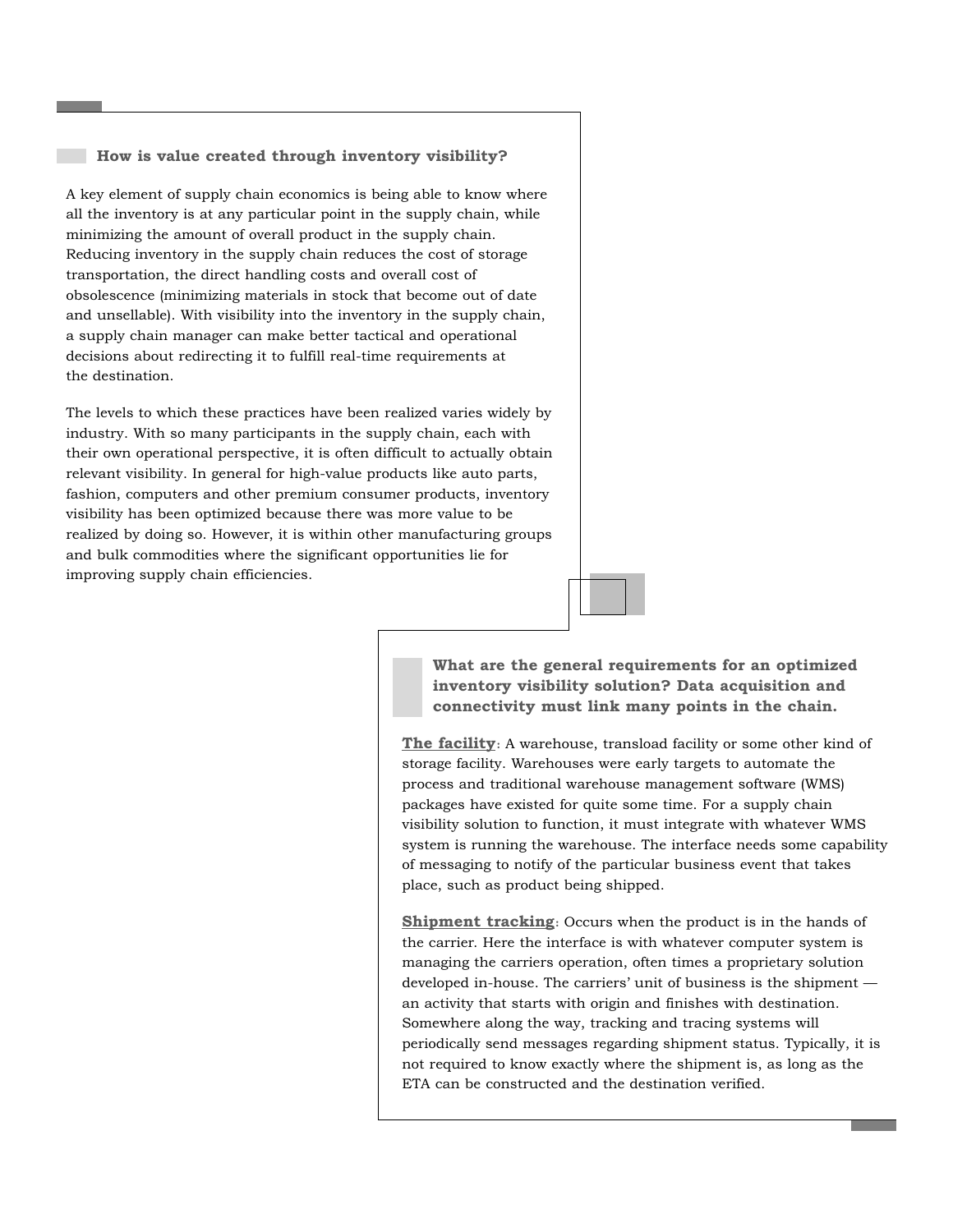## **Identifying contents of shipment at origin:**

At any origin of a transportation link, when product is being loaded into the transportation equipment, there needs to be a transportation event that captures what makes up that shipment. It's not the shipment that needs to be visible, but the product. The industry has begun to refer to this event as the Advanced Shipment Notification (ASN). Unfortunately this business event lacks a clear definition across the industry (it has many formats and other uses), which is one reason why inventory visibility is so elusive.

Regardless of the complexity, the connecting thread for these systems is a good intelligent message capability. Messaging systems must collect all this diverse data from these different places in the supply chain (acquiring information about product in the warehouse, product in the custody of the carrier, product at the point of origin) and bring it together into one integrated view. From the warehouse, the events that receive product in, take product out, and adjust inventory based on physical counts are required. From the carrier, shipment status messages are needed. The most critical event occurs at the point of origin, when product is loaded into carrier's equipment, and product information is connected with shipment information.

A critical success factor in the data acquisition process is positive identification of the product. The key is that at the origin of link the content identities need to get grouped together and associated with that shipment. Relevant visibility into the supply chain will depend upon retaining those unique attributes of the goods that are meaningful to each participant part numbers, and then having the means to use those attributes to inquire about the location and status regardless of where the goods are in the chain.

Defining that shipment consistently has proven to be extremely difficult. Product identification schemes vary depending upon whether the product is bulk (soda ash), unitized (lumber) or serialized (automobiles), and whether it occurs in batches or lots which require integrity during transportation. Sometimes product identification is hierarchical where individual items have one product identifier, but groups of them packaged for store display have another. Throughout the supply chain, product must be identified at the level of detail that is required by the visibility system. Finally, the system must process within a structure that fosters rapid information exchange between members of the supply chain and transmit information along a predefined communication path.

How well is this being implemented today? In industries with sophisticated supply chains, the business processes that create an ASN are pretty well automated, and the value propositions are well recognized. Programs have been written into the WMS, so that upon shipment, the ASN automatically picks up the carrier identifier, connects it with the content and sends a message. However, currently with the slightly lower value products that exist in railroad, barge or bulk, the processes to create an ASN do not exist. In many cases, messages are still being sent from clerks who manually collect data and then send faxes or make phone calls.

Whenever data is captured from this many sources, it is inevitable errors will occur. Events will be missed, shipment data mis-keyed or omitted. For example, a company could have a product associated with a shipment that doesn't exist. If the carrier then reports this status, it doesn't match any shipment that was identified.

Two things are required to address these issues, message delivery integrity and business process integrity. Message delivery integrity is relatively complicated, but most value-added networks and trading enterprises have mastered it. It is the environment of processing controls that ensures that every message that was originated is ultimately delivered to all intended destinations or that the failed delivery is positively communicated back to the originator. Business process integrity is the set of business rules, processing controls and trained people that identify, investigate and correct message content to ensure that the business event is completed properly. This requires knowledge of the business relationship between the two parties and the semantics within which the individual message occurs. The latter is usually executed by back office personnel who clean up the data, connect the information together and display it to the supply chain manager who is trying to manage the inventory and make decisions about replenishment.

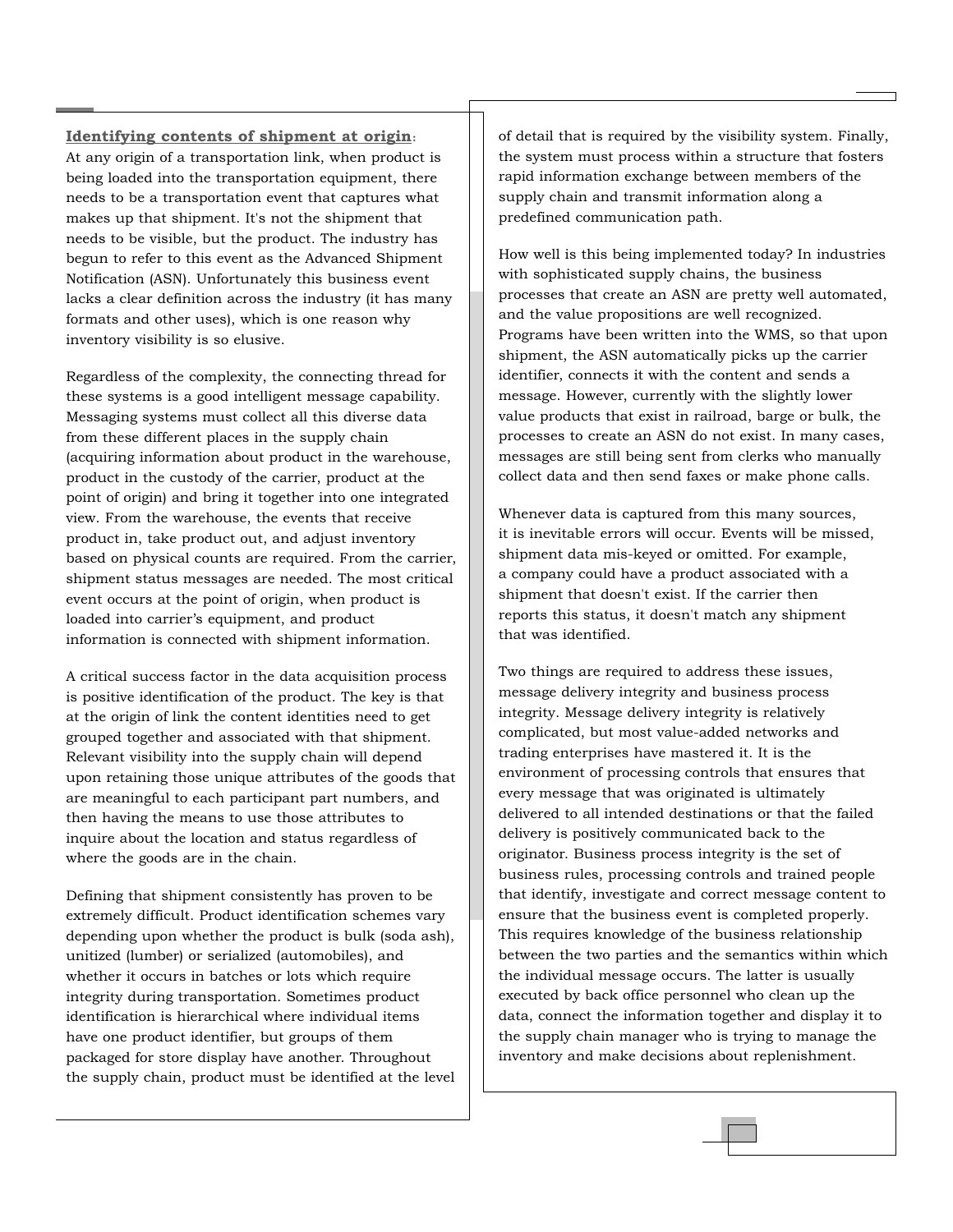



"Carriers, third parties, enterprises and trading communities will create sustainable competitive advantages by delivering information technology and technology-based services that provide effective management of transportation, logistics and commercial information in complex, global, mixed-mode supply chains. Internet–enabled products that focus on improving transportation and e-commerce processes and connecting these processes and players, will be essential for tomorrow's virtual supply chain."

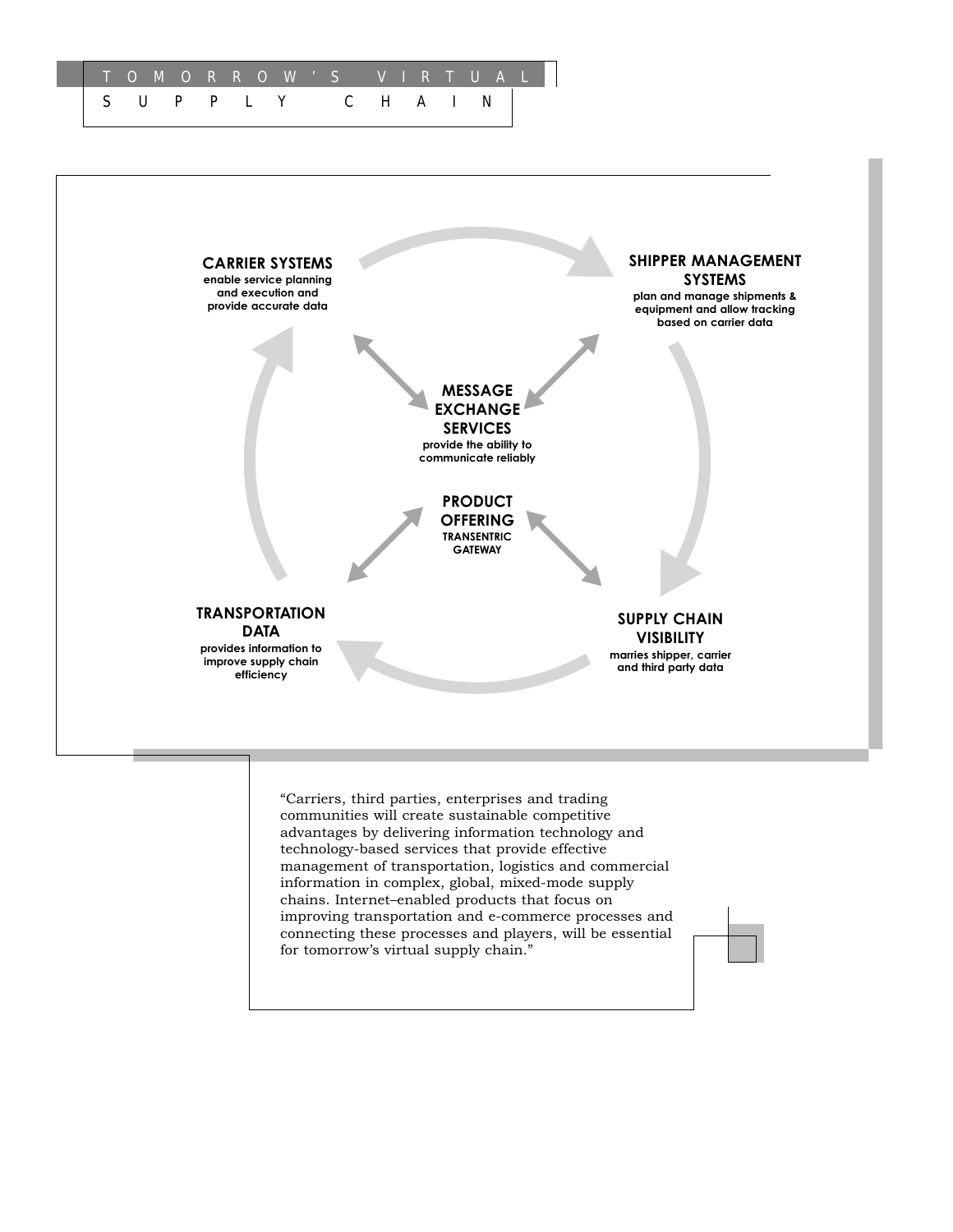This data should be made accessible to the user by any appropriate mechanism, whether client/server or Web browser. The underlying technology, however, is not as important as the underlying business process because the person who is trying to manage the product flows needs current and complete visibility of the system in order to identify impending stock outs, analyze suggested changes in production schedules; basically to see in advance where problems are likely to arise.

This information can be valuable across many disciplines within an organization including purchasing, manufacturing, transportation and distribution — and serves as a collaboration tool to further improve enterprise objectives. As a data repository, the system captures a huge amount of data that would permit historical reporting and data analysis to further optimize the supply chain practices long term.

## **Conclusion**

Information visibility takes on an increasingly important role in operational control as supply chains evolve into complex trading networks and the value proposition of rapid response becomes realized. This promise includes both process and knowledge elements to provide electronic connectivity and software systems to seamlessly extract, translate and aggregate real-time information and present it in a shared-view fashion to appropriate parties along the chain. Only then can shippers, consignees and others derive real economic value for their organizations by better anticipating customer demand and seamlessly linking to product fulfillment strategies.

#### **Sources**

1 Remarks by Federal Reserve Chairman Alan Greenspan before the New York Association for Business Economics, New York, New York. June 13, 2000.